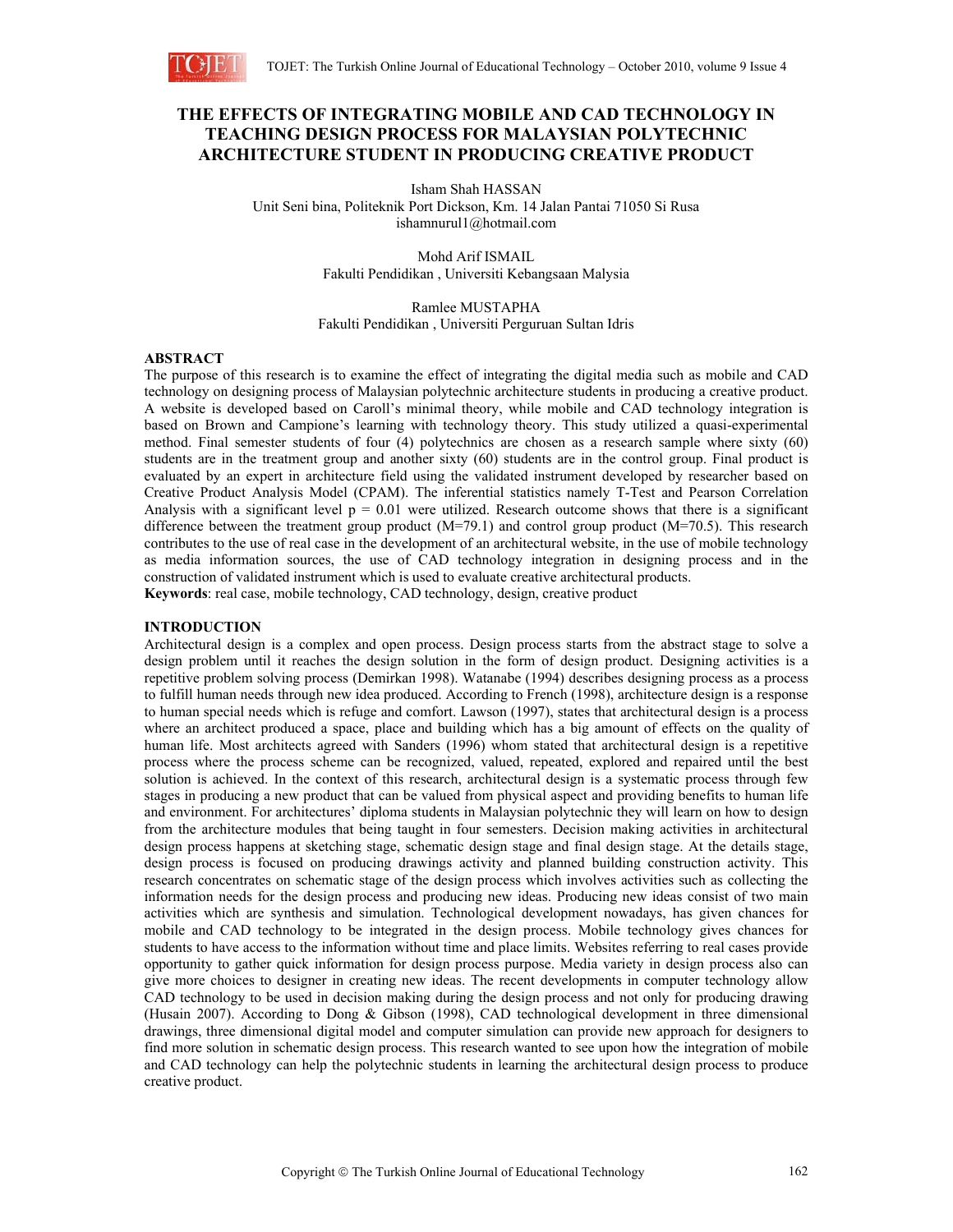

### **Problem Statement**

Schematic design stage is a process involves two important activities which are creating design informations and creating new ideas to solve the design problems. There are some weaknesses for these two activities. According to Yunus et al.(2006) many of the design layout that being produced by the students in polytechnic do not show any maturity. Yunus et al. (2006) also said that majority of the design products do not have any concrete design concept. Hamdan (2005), also mentioned that intellectual values for the design ideas not up to level of the diploma student. The design products from the polytechnic students also do not have a strong creativity element. All the problems mentioned above cause by the students design approached. New approaches in teaching architectural design are needed in order to rejuvenate the students in creating creative design product. New strategy is needed to help the student to get the design information anytime and anywhere while new strategy also needed to help students in creating creative ideas during design process. Web site for design information developed on real case approach based on mobile device can be a good approach to help students to obtain focus information at anytime and anywhere. Digital model offered by the CAD technology can be a good approach to help students to create new ideas in a short period of time. Digital model allows the students to create many design ideas during the design process. Therefore this research want to see the quality of design information produced when web site build on real case based on mobile device being integrated in the design process. This research also wants to study what effects it will have on the design product when CAD technology being integrated into the design process.

# **Research Purposes**

The purposes of the research are as follow:

- i. To identify the interest of the student in finding informations need in the design process through web mobile or conventional method
- ii. To study the effect of integrating web site based on mobile device at the developing designs' information needs activity in the design process
- iii. To study the effect of integrating CAD technology at the synthesis activity in the design process
- iv. To study the effect of integrating CAD technology at the simulation activity in the design process
- v. To study the effect of integrating mobile and CAD technology in producing the final product of architectural design

#### **Research Questions**

The research questions used for this research are as follow:

- i. Does the real case web mobile increase the information searching activity?
- ii. Does the real case web mobile allow the students to gather the information easily?
- iii. Is there any significant different between the informations produce from the treatment group compare to control group?
- iv. From the synthesis activity in the design process which group produces more early design ideas?
- v. From the synthesis activity in the design process which group produces more 3D models?
- vi. Is there any significant different between the new ideas produce from the treatment group compare to control group in the synthesis activity?
- vii. Is there any significant different between the ideas produce from the treatment group compare to control group in the simulation activity?
- viii. Is there any significant different between the treatment group compare to control group in producing creative product?

# **REVIEW OF RELATED LITERATURE**

# **Real Cases as a Design Educational**

With architecture being a much more complex career, real case approach as a lecturing method has starts to be an effective method among architectural lecturers. According to Vijayalakshmi (1997), real architecture cases involve construction and designing process of completed buildings. Oren (1990) says that information usage based on real project will helps student to analyse, make comparison and validate important aspects from studied buildings. With the use of real case method, researcher will develop a web site which is related to the same buildings type that will be designed by students. Important links from this web site will be connected to additional information for students. According to Oren (1990), links from a web site can increase students' knowledge towards issues that being studied. For this research, the use of real case in the development of the web site is expected to make the student information searching activity ease and focus to the project needs.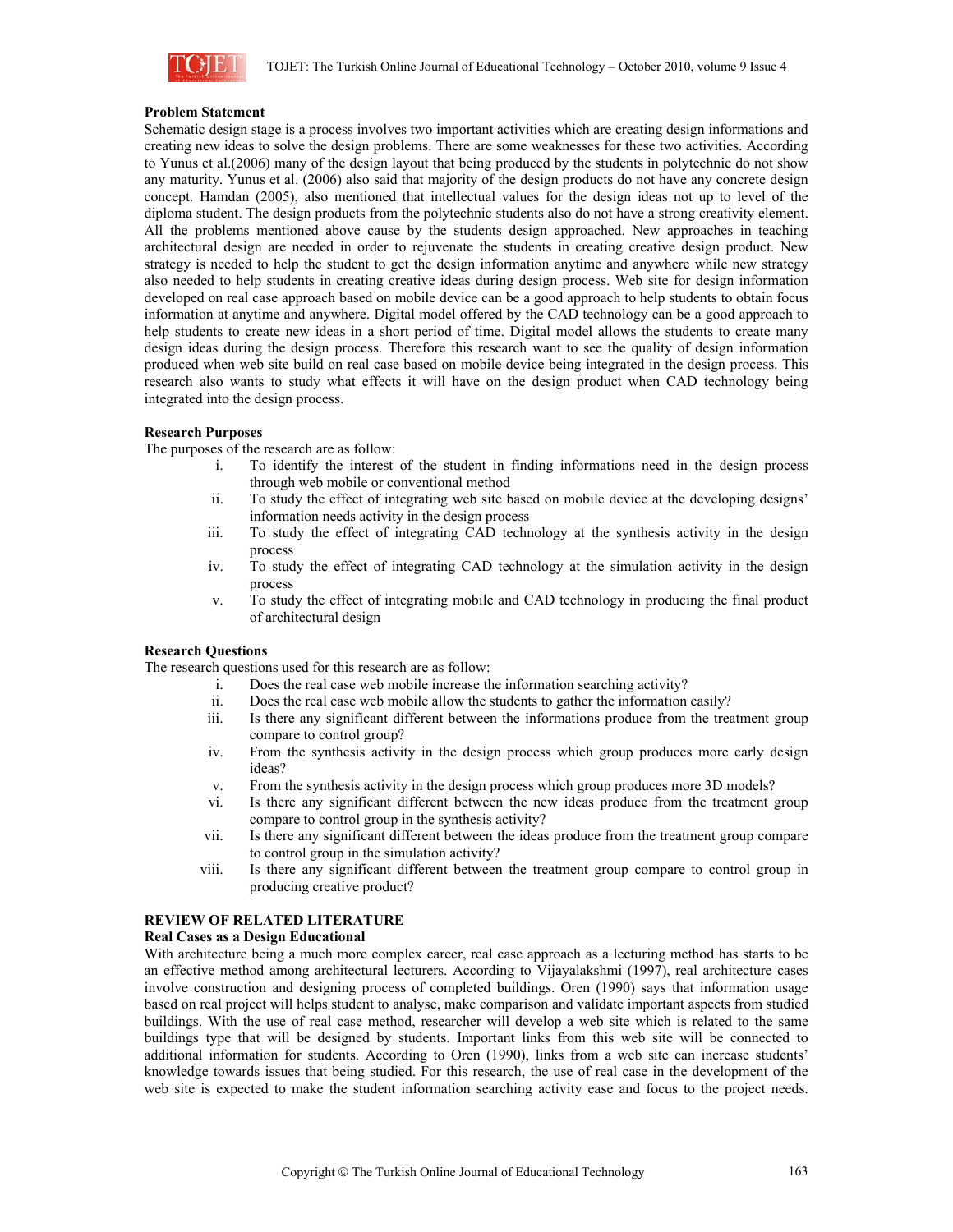

Focused in searching information is suitable to be used in a web site based on a mobile technology with regards to the proven ability of the mobile device to be used at anytime and any place.

#### **Web site Based on Mobile Device**

There were different opinions in defining mobile learning process. Lehner and Nosekabel (2002) describe mobile learning as a service that provides electronic information generally and educational content which helps information searching without time and places limits. Vavoula and Sharples (2002) explains that there are three ways where learning can be mobile which is learning is mobile in a space, learning is mobile in different aspect of life and learning is mobile without time and places limits. According to Anna et al. (2003) education based on mobile technology is a learning method using small media, mobile and did not produce inconvenience in every aspect of life. From definition above, a conclusion can be made that education based on mobile technology is an educational approach that are capable of conveying information at every time and places based on student needs. Learning activities can be achieved even when students and lecturer are in mobile position. Refering to Chen and Kinshuk (2005), educational service based on mobile technology is a movable learning sources and can be access by students without time and places constraints. In order to make a dynamic mobile technology based learning atmosphere, learning system has to be made ready in providing information without time and places constraints (Chen and Kinshuk 2005). Learning system also has to be designed, where the information provided can be chosen by students according to their needs. Educational system design based on mobile technology has to be dynamic, can be changed easily and can be used at every time and places. According to Bottentuitista et al. (2007), web site usage through mobile technology can attracts more students to use the internet. The effective use of web site based on mobile device in developing information has been supported by the studies of Catangay (2009) which showed on how students in selected schools in Philiphine acquire more new informations for science subject when web site based on mobile device being integrated in the learning process. In conclusion, if interactive multimedia web site that refers to real case is developed using mobile technology, information searching process will be easier where information can be reached by students without time and places constraints. Through faster information reaching process, students creativity can be generate with sufficient amount of information and it can also fasten the student skills for creating new ideas in design process.

#### **Computer Aided Design**

Computer aided design or CAD technology capability in producing architectural design are gaining importance because there were so many benefits including cost and time reduction in designing process. CAD technology also enables people who involves in architectural design industry to sketch and develop their work on computer screen, it can be saved and printed for future use in making changes and editing. According to Husain (2007), nowadays CAD is recognized as computer aided design not as computer aided drawings anymore. This is because of the facts that CAD technology can actually did more than drawings. CAD technology also enables the producing of high visual impact digital model and gives freedom to the architect to think about object, space and shape in the same screen. Refering to Salman (2004), rapid development for CAD technology has changed the concept shaping from two dimensional to three dimensional. CAD technology development nowadays has proved that the real strength on today's technology is not towards drawings process but in creating new ideas using visual CAD technology impact (Dong & Gibson 1998). CAD technology existence in architecture has two primary objectives which are to applied human cognitive design process through the computing smart technology and to become an idea representative media in architectural design process (Koutamanis 2003).

#### **Three Dimensional Digital Models**

Three dimensional digital models is another representation media that can be built using CAD technology. According to Wei Dong and Gibson (1998), digital model gives chances for architect to think, pictures, communicate and making assumptions in designing process. At concept development stage, digital model can be used to analyse overall shape, space planning and to decide space height. In schematic design stage, digital model can be used to study the suitable type of construction material, colour and lighting for the designed buildings. At the final stage of schematic design, digital model can be used to produce a high visual impact design representation. Digital model with the use of CAD technology can produce a visual impact similar to real environment in construction sites. According to Jiangyin (2003), digital model has the ability to represent photo realistic situation with regards to environment details. As a conclusion, compared to conventional model, digital model give chances for architectural students to study about the designed building component in details, suitable finishing materials for each space designed and lighting condition for building's interior. With the CAD technology capabilities, designing process will be simpler, faster and it will give more chances for students to develop their ideas in the design process.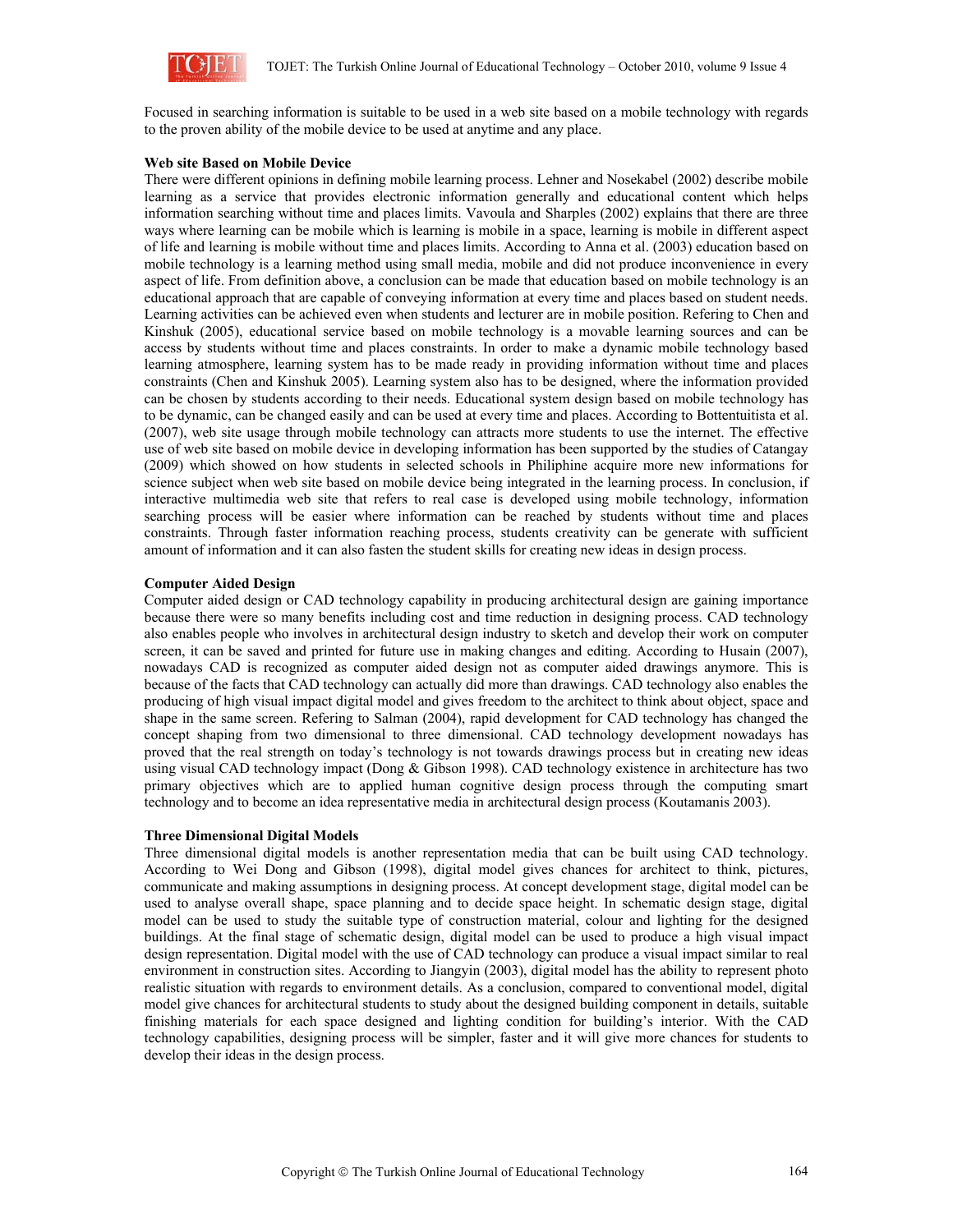

# **Computer simulation**

Simulation is a popular teaching technic amongst educators. According to Micheal (2000), simulation helps student to understand a situation, a process and the replication of real situation activities. Menn (1993) says that 90% of the students learned by doing the activities himself even with the helps of simulation methods. In architectural context, computer simulation brings in the real situation in building design. With the capability of CAD technology nowadays, student can use software such as 3D Studio Viz to observe building detailed effect, lighting and movement in a space through animation just like in a real situation. 3D Studio Viz software capabilities is predicted as it can increase students' visual capabilities towards space. Computer simulation eases students to choose suitable building details, lighting and space arrangement for the designed building. The advantages of computer simulation in designing process is that it can boost designers visual capabilities towards space and helps designers to quickly evaluate the quality of designed space. If computer simulation is integrated in learning design process at polytechnic, it is predicted that students can produce a much more creative space design. There was not much empirical research which can proves that computer simulation can increase student's creativity. However, there are several researchers such as Betz (1996), Gokhale (1996), Harkow (1996), Micheal (2000) and Lawson (2007) whom has made an assumption that computer simulation can increase student creativity. Through this paperwork, researcher hopes that it can strengthens previous research outcomes on computer simulation capabilities via three dimensional digital models which can produce a much more creative architectural design product.

# **RESEARCH METHODOLOGY**

#### **Research Design**

This research consists of two main activities in the design process which is designs' informations development activity and creating new ideas activity. Information searching for design purposes on web site based on real case is provided by researcher using mobile device while for creating new ideas activity, CAD technology is used. The web site used in this research developed by the researcher using Caroll's minimal theory. In applying Carroll's Minimalist theory when developing the web site the researcher follows the recommendations by Kearsley (1994) as shown below:

- i. Allow learners to start immediately on meaningful tasks.
- ii. Minimize the amount of reading and other passive forms of training by allowing users to fill in the gaps themselves
- iii. Make all learning activities self-contained and independent of sequence.

The web site that being developed for this research can be referred at the address http://www.kajian\_senireka.param.mobi. The integration of the web mobile and CAD technology in the design process for this research is based on Brown and Campione (1996) learning with technology theory. With this theory the integration should be done with the latest equipments required to get the accurate results. Through this study, researcher wants to see the differences in final product designed using mobile and CAD technology integration with the final product build using conventional method. Researcher also wants to see upon how is the effect of integrating web site based on mobile device in the design information development activity. This is a quantitative research to study the effects of mobile and CAD technology integration in the design process to produce architectural creative product. Quasi experimental method is used to study mobile and CAD technology integration effects in design process.

#### **Research Samples**

Research has been made on final semester students of diploma architecture from four (4) polytechnics in Malaysia. All the students selected have the same basic understanding of the design process. The students also have the basic skill for using ACAD 2007 and 3D Studio viz software. Both skills have been learned from previous semester. Research duration is for six weeks involving one hundred twenty students (120) students as research samples. In this research, research samples have been asked to design a kindergarten building. Sixty (60) students from POLIPD and PMM were selected to design with the integration of mobile and CAD technology and they are used as treatment group while the other half of the students are from PUO and POLISAS perform the design process using conventional method and they are used as control group. All the four polytechnics selected are using the same curriculum for diploma in architecture which being developed by the Malaysian ministry of higher education. This research has been conducted by two lecturers from each polytechnic selected. Design process for treatment group and control group has been conducted simultaneously. Products for every activity from both of the design processes have been evaluated by selected lecturers using the research instruments provided.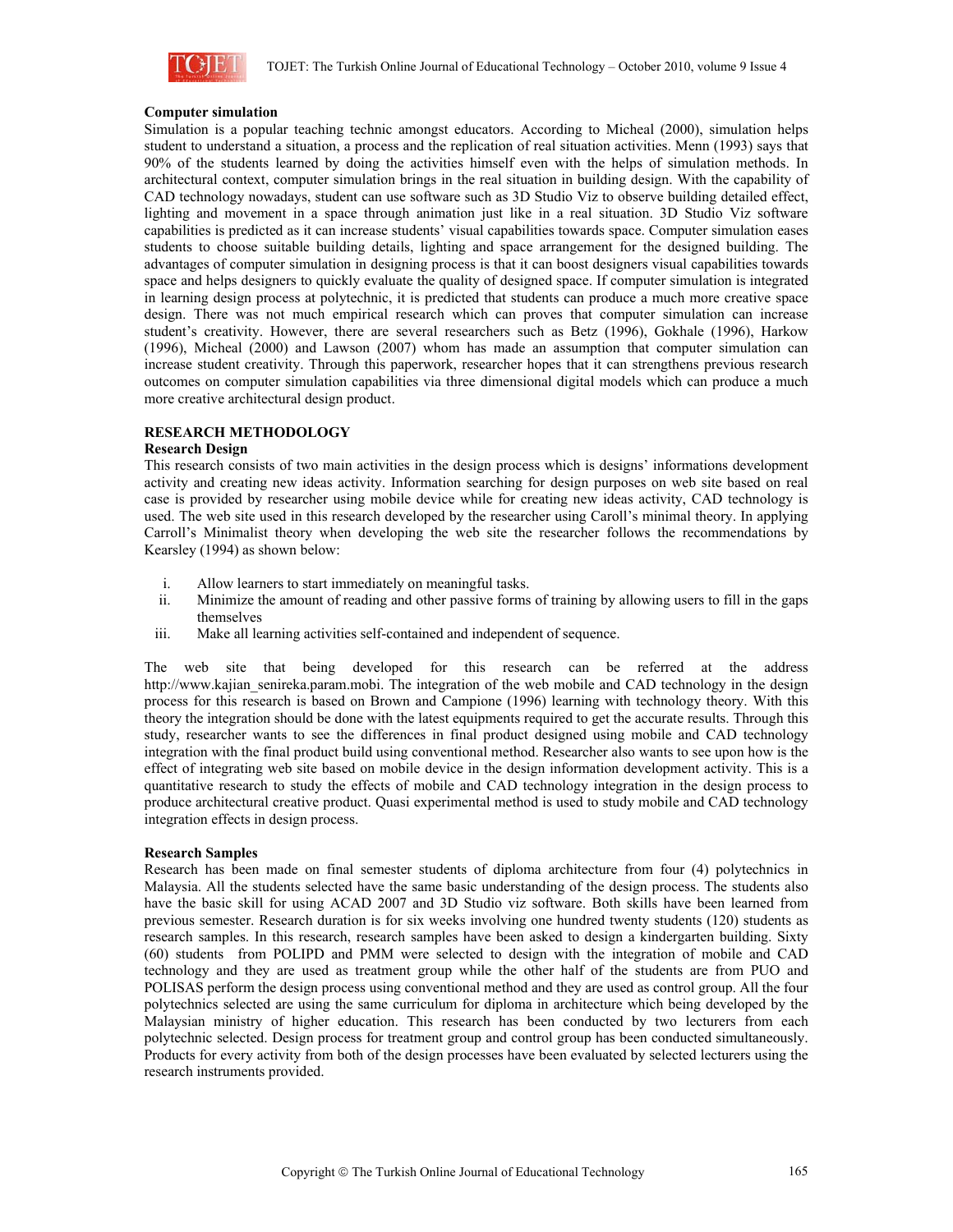

#### **Research Instruments**

To evaluate the product for each activity in the design process three instruments have been developed by the researcher. For information analysis product instrument for analysis activity being developed based on requirements being put by Laseau (2001) and Ching (1979), while for product from synthesis activity instrument being developed based on requirements being put by Laseau (2001) and Koberg & Bagnall (1981) and for product from simulation activity instrument being developed based on requirements being put by Laseau (2001) and Mills (2005). The evaluation instrument for the final product is developed by researcher based on Creative Product Analysis Matric (CPAM) model (Besemer and Treffingger 1981). Researcher has been using CPAM model as a guide to evaluate the creative architectural design product. Based on CPAM model the creativity of the design product is based on three main criteria which are uniqueness, practicality and product's detail

# **Pilot Survey and Reliability of Research Instrument**

A pilot test was carried out from 27th October 2008 to 8th December 2008 with 30 students from POLIPD. The reliabilities coefficients of the instrument are shown in Table 1. Data from this pilot test not being used for the final analysis. All the instruments used have high reliabilities coefficients.

|    | Table T Reliability Coefficients of Researchs Instruments |          |                               |  |  |  |  |  |
|----|-----------------------------------------------------------|----------|-------------------------------|--|--|--|--|--|
| No | Instrument                                                | Items    | Cronbach's Alpha Coefficients |  |  |  |  |  |
|    | <b>Information Analysis Product</b>                       | 20 Items | 0.9242                        |  |  |  |  |  |
|    | <b>Synthesis Product</b>                                  | 18 Items | 0.9201                        |  |  |  |  |  |
|    | <b>Simulation Product</b>                                 | 20 Items | 0.9570                        |  |  |  |  |  |
|    | Final Product Based on CPAM Model                         | 31 Items | 0.9577                        |  |  |  |  |  |
|    | Ouestionnaire                                             | 48 Items | 0.9652                        |  |  |  |  |  |

Table 1 Reliability Coefficients of Researchs' Instrum

# **Analysis of Data**

The main data analysis based on the instruments evaluation forms using inferential statistics (Independent t-tests) and being supported by the data from questionnaire being analysed using descriptive statistics (Means, Standard Deviations, and Frequencies). Raw data from lecturers was used and analyse via computer. The analysis is done using Statistical Package for Social Sciences (SPSS) version 11.5.

# **FINDINGS**

The finding for this research being divided into five categories which are identifying students interest in finding design information, inferential data to compare design information created through analysis activity, inferential data to compare design product from synthesis and simulation activity and inferential data to compare final design product through conventional method compare to integrated method.

#### **Student interest in finding information**

In identifying student interest to find information needed in designing process whether it is via mobile technology based website or via conventional method, research outcomes show in Table 2.

| N <sub>0</sub> | Name of polytechnic | Finding information activities (Frequency) |
|----------------|---------------------|--------------------------------------------|
|                | <b>POLIPD</b>       | 204                                        |
| 2              | <b>PMM</b>          | 188                                        |
|                | Total               | 392                                        |
|                | Mean                | 6.53                                       |
|                | PUO                 | 80                                         |
| 2              | <b>POLISAS</b>      | 98                                         |
|                | Total               | 178                                        |
|                | Mean                | 2.97                                       |

Table 2 Descriptive statistics in finding information activity

Research outcomes shows that the total number of student searches in treatment group is 392 (M=6.53) and total searches in control group is 178 ( $M=2.97$ ). This outcome clearly shows that student searching activities increased with web site integration related to real case based on mobile technology.

# **Comparing the product of analysis activity**

This outcome comparing the quality of designs' information being created from analysis activity consists of two methods which are design information created through conventional method and design information created through integrated method. Research outcome shows in the Table 3.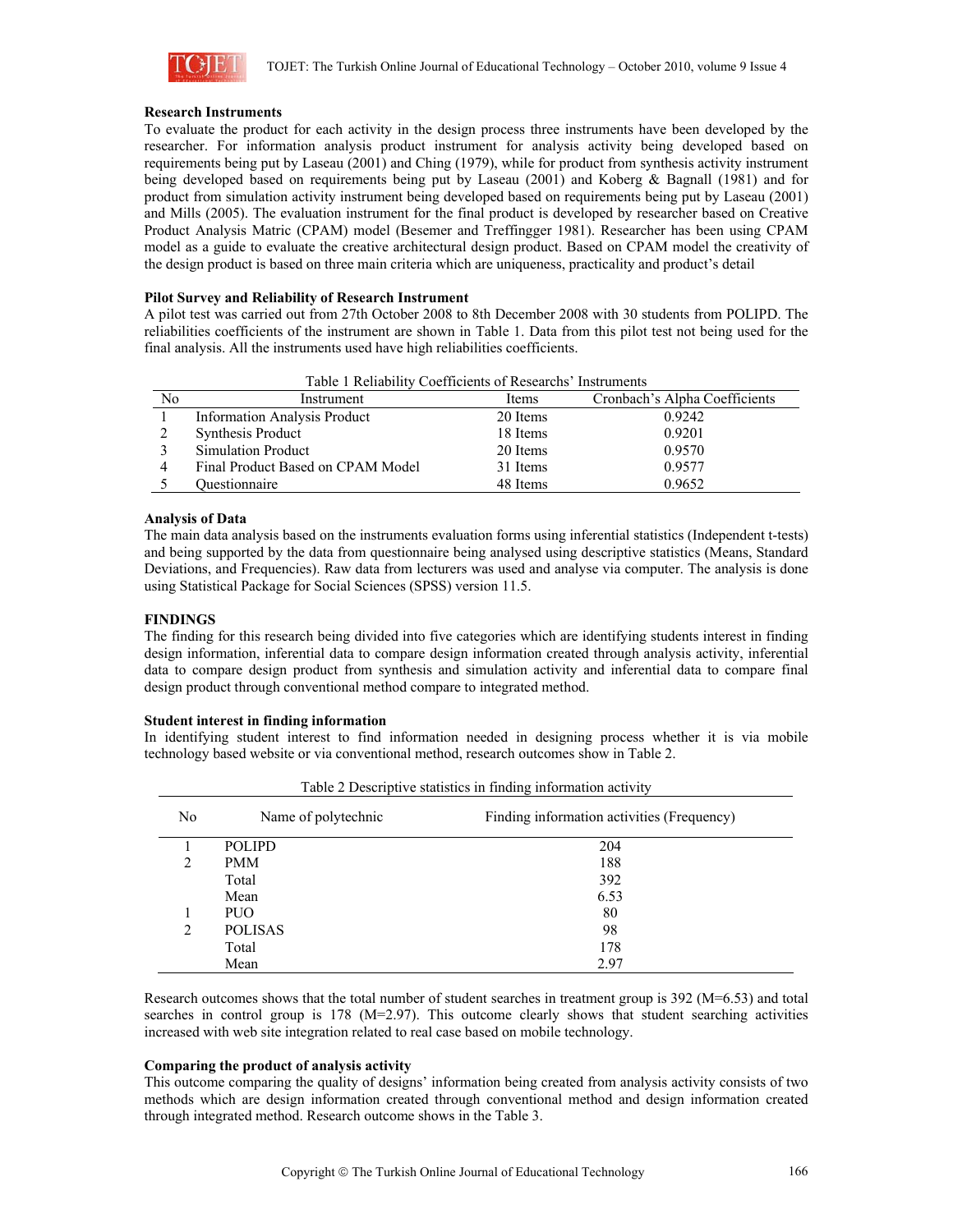

| t-test            |    | Table 5 T munix on comparing uesign information produced in analysis activity<br>mean | s.c  |        |       |
|-------------------|----|---------------------------------------------------------------------------------------|------|--------|-------|
| Analysis Activity |    |                                                                                       |      |        |       |
| Treatment         | 60 | 81.2                                                                                  | 5.13 | 18.369 | 0.000 |
| Control           | 60 | 65.5                                                                                  | 4.19 |        |       |

|  |  | Table 3 Finding on comparing design information produced in analysis activity |  |  |
|--|--|-------------------------------------------------------------------------------|--|--|

In analysis stage, inferential data shows that there is a significant difference between the mobile technology integrated data (M=81.2) and conventional method (M=65.5), t (118) = 18.369, significant. The significant different on the product being produced in analysis activity proves that the integration of web site based on mobile technology helps the students to produce quality design informations in analysis activity.

#### **Creating new ideas in synthesis activity**

In determining student skills at synthesis stage in design process with CAD integration, research has been made to decide whether students using CAD technology integration in synthesis stage has made more idea changes from two dimensional to three dimensional compared to students using conventional method in synthesis stage. The research outcomes of the synthesis activity in the design process show in Table 4.

| Table 4 Finding on ideas produced in synthesis activity |                                                                          |      |      |      |  |  |  |
|---------------------------------------------------------|--------------------------------------------------------------------------|------|------|------|--|--|--|
| No                                                      | $2D$ to $3D$<br>Conceptual diagram<br>Early ideas<br>Name of polytechnic |      |      |      |  |  |  |
|                                                         | <b>POLIPD</b>                                                            | 110  | 132  | 126  |  |  |  |
|                                                         | <b>PMM</b>                                                               | 119  | 111  | 109  |  |  |  |
|                                                         | Total                                                                    | 229  | 243  | 235  |  |  |  |
|                                                         | Mean                                                                     | 3.82 | 4.05 | 3.92 |  |  |  |
|                                                         | <b>PUO</b>                                                               | 69   | 70   | 61   |  |  |  |
|                                                         | <b>POLISAS</b>                                                           | 81   | 80   | 66   |  |  |  |
|                                                         | Total                                                                    | 150  | 150  | 127  |  |  |  |
|                                                         | Mean                                                                     | 2.50 | 2.50 | 2.12 |  |  |  |

Research outcomes show that conceptual diagram produced for treatment group is 229 (M=3.82) while conceptual diagram produced by control group is 150 (M=2.50). Research outcomes also show that sketching changes from 2D to 3D for treatment group is 235 (M=3.92) while total number of sketching changes from 2D to 3D for control group is 127 (M=2.12). It shows that treatment group is actively involved in synthesis activity compared to control group.

#### **Comparing the product of synthesis activity**

The inferential finding data for synthesis activity are shown in Table 5. This inferential data will determine whether there is a significant different between the product being produced by treatment group at the synthesis stage compare to the product being produced by control group at the synthesis stage.

Table 5 T-test finding to compare mean between treatment group and control group product for synthesis activity in design process

| In Goorgin process        |    |       |             |      |           |  |
|---------------------------|----|-------|-------------|------|-----------|--|
| t-test                    |    | mean  | s.d         |      |           |  |
| <b>Synthesis Activity</b> |    |       |             |      |           |  |
| Treatment                 | 60 | 80.6  | 2.72<br>ے ر | .184 | $0.000\,$ |  |
| Control                   | 60 | ' . 1 | 4.80        |      |           |  |

Inferential data shows significant difference between initial idea created in synthesis activity using CAD technology integration (M=80.6) compared to initial idea created in synthesis activity using conventional method  $(M=67.1)$ , t  $(118) = 17.184$ , significant. This proves that the initial ideas being produced from integrated method better than the initial ideas being produced from conventional method.

### **Comparing the product of simulation activity**

The inferential finding data for simulation activity are shown in Table 6. This inferential data will determine whether there is a significant different between the product being produced by treatment group at the simulation stage compare to the product being produced by control group at the simulation stage. The creative and quality product being produced at the simulation stage helps the students to produce a quality final design product.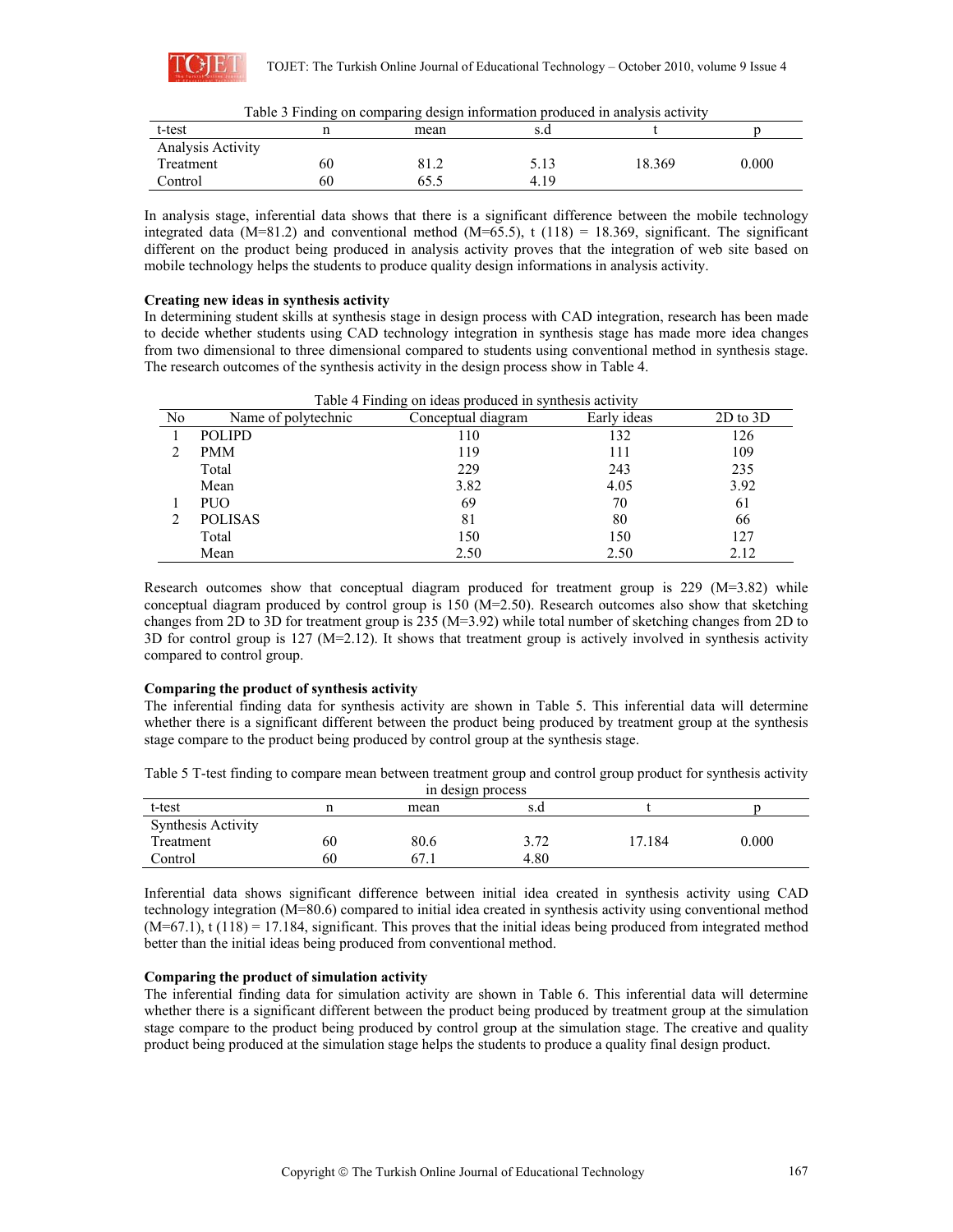

| Table 6 T-test finding to compare mean between treatment group and control group product for simulation |
|---------------------------------------------------------------------------------------------------------|
| activity in design process                                                                              |

| t-test                     |    | mean | s.d  |       |       |  |  |
|----------------------------|----|------|------|-------|-------|--|--|
| <b>Simulation Activity</b> |    |      |      |       |       |  |  |
| Treatment                  | 60 | 80.5 | 5.46 | 2.267 | 0.000 |  |  |
| Control                    | 60 | 66.9 | 6.68 |       |       |  |  |

Inferential data shows there is a significant difference between final design idea produced in simulation activity using CAD technology integration (M=80.5) compared to final design idea produced in simulation activity using conventional method  $(M=66.9)$ , t (118) = 12.267, significant. This proves that the design idea that being produced from integrated method is better than the design idea being produced from conventional method.

# **Comparing the final product**

In this research the creativity of the design product being determined based on CPAM model which are unique, practicality and detail. This inferential data will determine whether there is a significant different between the final product being produced by treatment group in the design process compare to the final product being produced by control group in the design process. The inferential finding data for comparing design product between treatment group and control group are shown in Table 7. This finding can prove positive effects on the integration of mobile and CAD technology in the design process for producing creative product.

Table 7 T-test finding to compare mean between treatment group product and control group product based on CPAM model

| CL VIM HIOTEI    |             |      |      |        |       |  |  |
|------------------|-------------|------|------|--------|-------|--|--|
| t-test           | $\mathbf n$ | mean | s.d  |        |       |  |  |
| Unique Aspect    |             |      |      |        |       |  |  |
| Treatment        | 60          | 78.0 | 7.07 | 7.134  | 0.000 |  |  |
| Control          | 60          | 68.5 | 7.63 |        |       |  |  |
| Practical Aspect |             |      |      |        |       |  |  |
| Treatment        | 60          | 78.0 | 4.69 | 6.901  | 0.000 |  |  |
| Control          | 60          | 73.1 | 5.97 |        |       |  |  |
| Detailing Aspect |             |      |      |        |       |  |  |
| Treatment        | 60          | 81.5 | 4.57 | 11.076 | 0.000 |  |  |
| Control          | 60          | 71.9 | 4.85 |        |       |  |  |
| Overall Creative |             |      |      |        |       |  |  |
| Aspect           |             |      |      |        |       |  |  |
| Treatment        | 60          | 79.1 | 4.27 | 10.610 | 0.000 |  |  |
| Control          | 60          | 70.5 | 4.61 |        |       |  |  |

Inferential data shows that there is a significant difference between design process integrated with mobile and CAD technology (M=78.0) compared to conventional method (M=68.5) in producing unique design product, t  $(118) = 7.134$  significant. Inferential data also shows that there is a significant difference between design process integrated with mobile and CAD technology  $(M=78.0)$  compared to conventional design process  $(M=73.1)$  in producing a practical design product,  $t(118) = 6.901$  significant. Inferential data also shows that there is a significant difference between design process integrated with mobile and CAD technology (M=81.5) compared to conventional design process  $(M=71.9)$  in producing high details architectural product, t (118) = 11.076, significant.

As a conclusion, final product comparison from creativity aspect between treatment and control group show significant differences. Research outcomes also show that there is a significant difference between final product produced through the design process that being integrated with mobile and CAD technology (M=79.1) compared to final product produced using conventional method  $(M=70.5)$  from creativity aspect, t  $(118) = 10.610$ significant. Overall, inferential outcomes show that there is a concrete effect on mobile and CAD technology integration in producing a creative architectural design.

This research shows on how the integration of web site being built using the real case approach based on the mobile device help the students to get more design information at anytime and any place. The integration of mobile technology in the design process generates students' interests to be more active in searching design information during the design process. More design informations being gathered by the students makes it easy to produce creative products. The integration of CAD technology makes it easy for the students to change their designs' ideas from two dimensional to three dimensional. Three dimensional models in the form of digital model make it easy for the students to get the overall view of the building they want to design at the early stage of the design process. CAD technology also allows the students simulate the real situation in their design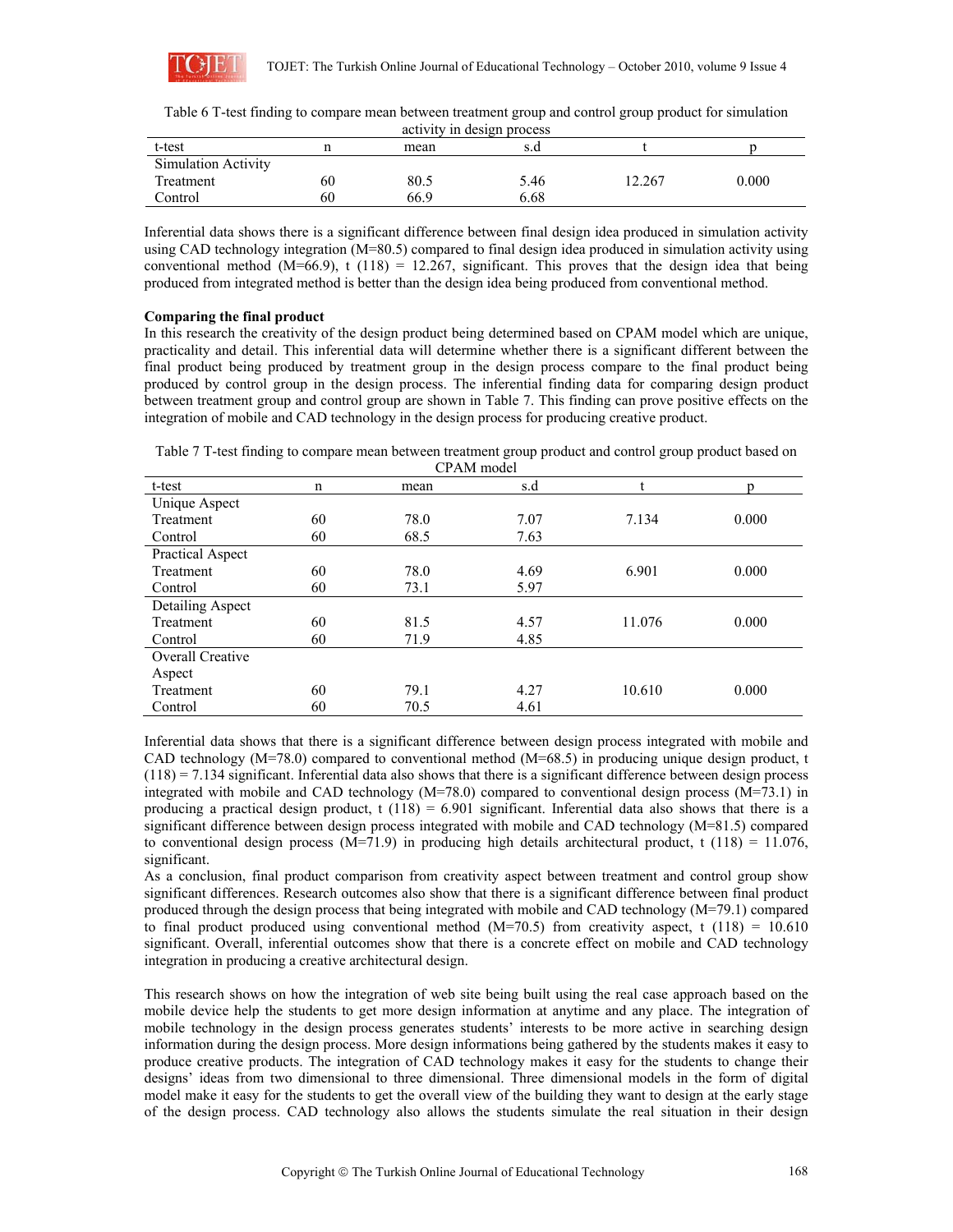

process. This simulation activity makes it easy for the students to generate ideas in creating their final design products to solve the problem being given to them.

# **THE PRODUCTS**

From this research, the integration of mobile technology and CAD technology help the students to produce quality product of architectural works. The final students' products from the treatment groups had its own identities. The products from the treatment group also show qualities of creatives products based on CPAM model. Some samples from the students' products are shown in the figures below.



Figure 1: Product 1



Figure 2: Product 2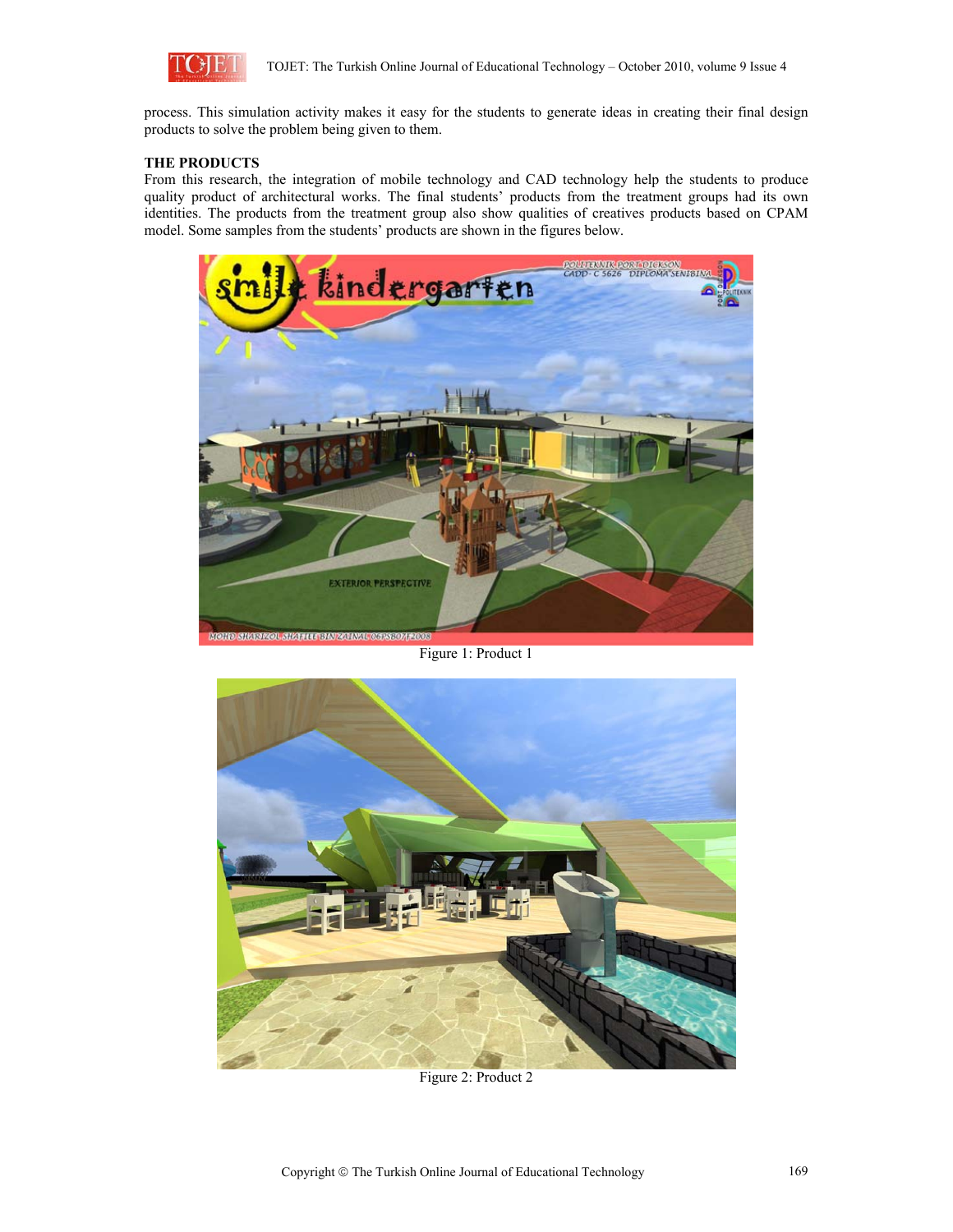



Figure 3: Product 3

#### **CONCLUSION AND DISCUSSION**

In this research, positive research results for mobile technology based website shows that learning approach using mobile technology can be a good replacement for computer based learning approach. Students and lecturer can gain benefits from easier and faster access of information sources. When it is easier for the students to get the design informations it will create interest to them to involve actively in the searching designs' informations activity. Web site being built by a real case approach also will make the students activity to search for design information become focus and easier. As a conclusion the integration of web site built on a real case based on mobile device will make the searching information activity in the design process become focus and occur at anytime and any place. Rapid development in mobile technology has contribute in growth of faster and higher memory mobile equipment, so that these mobile equipments can be used to download data faster than before and it can also save a lot of informations in the memory. Mobile technology offers a practical educational approach in providing a unique learning community based on technology for the betterment of future polytechnic. Still, there has to be a lot more qualitative and quantitative research to obtain suitable guidance for mobile technology integration in learning process. In the future, graphic resolution and screen size for mobile equipment is expected to be better build. Furthermore, if internet surfing cost can be cut to a lower price, this mobile technology will definitely be useful for higher education students or out-campus students. From CAD technology design aspects, it is proven that CAD technology are able to give comfort for student to produce three dimensional digital model and also increases students understanding of space through good visual effect. This is because CAD technology enhances student creativity and it also encourages student to appreciate interior space when student are doing simulation using different details and lighting in the same space. Students also get excited with produced space via simulation increment with different details and lighting towards their three dimensional digital models. Students understanding toward space are increased with the ability to run a simple simulation into their designed interior spaces. With the animation, student can look at the space from a different perspective. Students give good response towards three dimensional digital model usage to produce good quality interior space designs. Overall, CAD technology via three dimensional digital models helps students to produce a creative final product design. Three dimensional digital model effects based on the finding from this research can be strengthen with the research done towards NBBJ firm by Mark Von Wodtke (2000) which shows that three dimensional digital model can give good design idea and it also helps designer to validate the space, building shape and details of designed buildings. This research outcomes is also strengthen by Lawson (2007) research outcomes which states that architect Ian Ritchie has produced a creative gallery space in London Museum with the help of CAD technology integrated design. Lawson (2007) also says that the kindergarten design produced by kindergarten teachers with the help of CAD technology has higher esthetic value than the one produced by an architect using conventional method. From this research, it is concluded that CAD technology are able to help architectural students to produce much more creative product design. CAD technology, specifically via three dimensional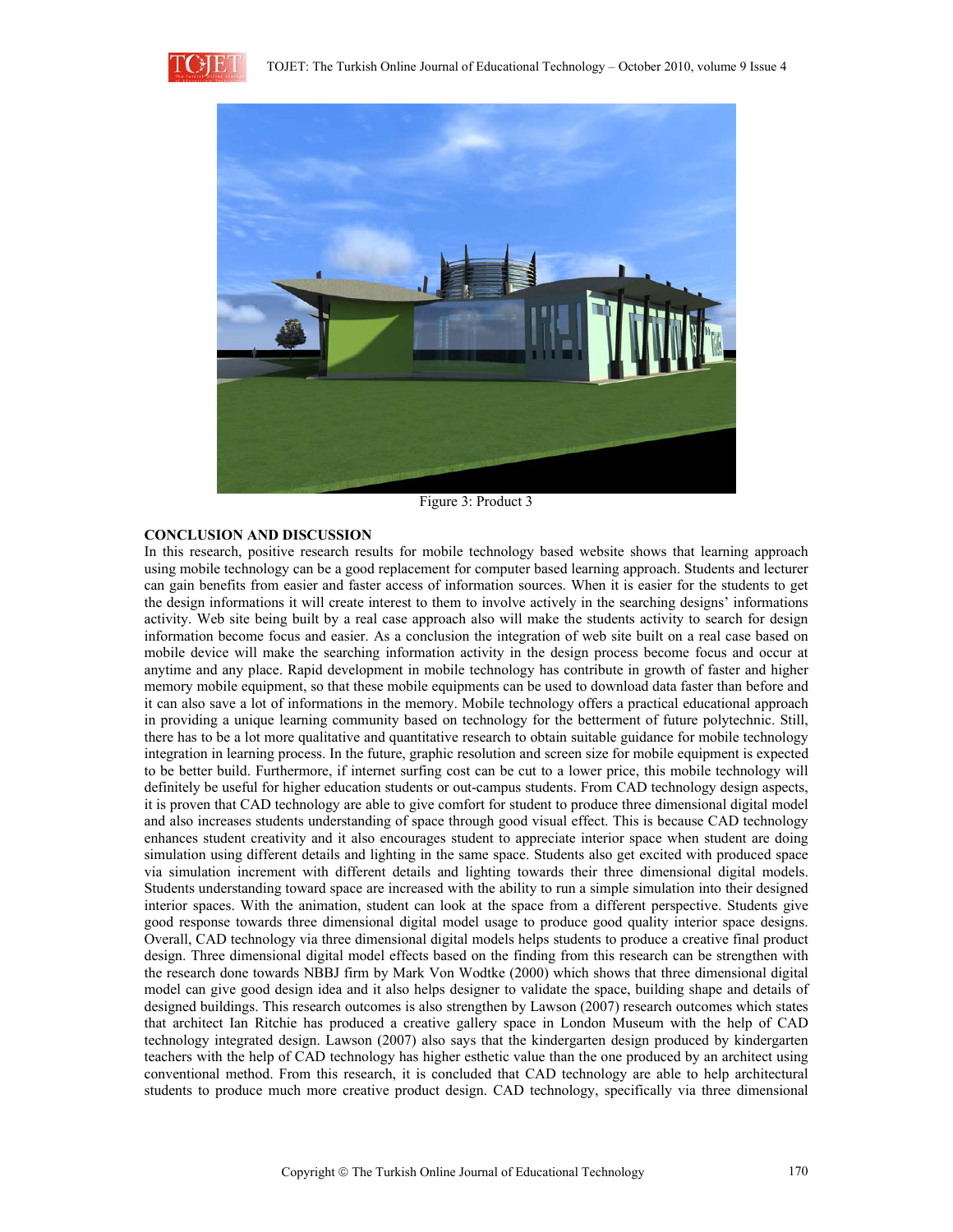

digital models can boost students' understandings towards space while they are in designing process through the use of good visual impact.

Overall, mobile and CAD technology integration in design process proved to have increased the quality of the final product designed by architectural students which has been achieved in the learning process via architectural design module. As a conclusion this research contributes to the use of real case approach in the development of architectural information sources, in the use of mobile technology as media information sources, the use of CAD technology in synthesis and simulation activity in the architectural design process and in the development of instrument based on CPAM model to evaluate creative architectural design products.

# **REFERENCES**

- Anna Trifonova and Marco Ronchetti., 2003. Where is Mobile Learning Going? Dipartimento di Informatica e Telecomunicazioni, Universita degli Studi di Trento Italy.*E-Learn 2003*
- Besemer, S.P., & Treffingger, D. 1981. Analysis of creative products: Review and synthesis. *Journal of creative behavior, 15*, 158-178.
- Betz J.A. 1996. *Computer simulation: An Integrated Tool*. Paper presented at the SAGE 6<sup>th</sup> Canadian Symposium, The University of Calgary.
- Bottentuitista Junior, Joao Batists dan Coutinho Clara. 2007. Virtual Laboratories and MLearning: learning with mobile devices. *Proceedings of International MultiConference on Society, Cybernetics and Informatics*. p 275-278, Orlando, EUA.Julho.

Brown, A., & Campione, J. (1996). *Psychological theory and design of innovative learning environments: On procedures, principles, and systems*. In L. Schauble & R. Glaser (Eds.), Innovations in Learning: New Environments for Education. P 289-325. Mahwah, N.J.: Erlbaum.

Catangay, M. 2009. Use of mobile phones for quality education. *Philippine Daily Inquirer*.4th April.

Chen J. & Kinshuk.2005. Mobile Technology in Educational Services. Journal of Educational Multimedia and Hypermedia, 14 (1), 91-109.

Ching, Francis.D.K. 1979. Architecture: Form, Space and Order. New York : Van Norstrand. Inc

- Demirkan, H. 1998. Integration of Reasoning Systems In Architectural Modeling Activities. *Automation in Construction.* 7. 229-236
- Dong, W & Gibson, K. 1998. *Computer Visualization: An Integrated Approach for Interior Design & Architecture*, 1 St. Ed, USA: McgrawHill.
- French, H. 1998. Architecture : A Crash Course. New York. Watson Guptill Pub.
- Gokhale, A.A. 1996. Effectiveness of computer simulation for enhancing higher orderthinking. *Journal of Industrial Teacher Education, 33* (4), 36-46.
- Harkow, R.M. 1996. *Increasing creative thinking skills in second and third grade gifted students using imagery, computers and creative problem solving*. Unpublished master's thesis. NOVA Southeastern University.

Hamdan, A. 2005. Laporan Panel Penilai Hari Produk JKA 2005. *Unit Senibina*. 29 Nov – 01 Dis 2005 Husain Jahit, 2007. Penghasilan produk lebih mantap. Harian Metro. 25 Julai 2007.

Jianying, Jin. 2003. Computer 3d visualization technology – A Dynamic Design Representation Tool In Solving Design and Communication Problems In The Early Phases of Architectural Design Process. Mississippi State, Mississippi.

Kearsley, G. 1994. Minimalism (J. M. Carroll). (Online). http://www.gwu.edu/~tip/carroll.html (19 April 2008)

- Koberg, D & Bagnall, J. 1981. Universal Traveler : A Soft Systems Guide to : Creativity, Problem Solving and The Process of Reaching Goals. California: William Kaufmann Inc.
- Koutamanis, A. 2003. CAAD's Seven Arguable Virtues, International Journal of Architectural Computing, 2 (1) pp.51-65.
- Laseau, Paul, 2001. *Graphic Thinking For Architects and Designers*. 3rd Ed. McGraw Hill.
- Lawson, Brian. 2007. CAD and Creativity: Does the Computer Really Help? *ISAST,* Vol. 35, No. 3, pp. 327– 331.
- Lehner, F. and Nosekabel, H. 2002. The Role of Mobile Devices in E-learning First Experience with a Elearning Environment. In M. Milrad, H. U. Hoppe and Kinshuk (Eds.), *IEEE International Workshop on Wireless and Mobile Technologies in Education* (pp.103-106). Los Alamitos, USA: IEEE Computer Society.

Mark Von Wodtke. 2000. *Design with Digital Tools – Using New Media Creatively.*  McGraw-Hill.

McBride, Jacquelin. S. 1984. Case Study as a Teaching Tool Intergrating Design, Energy and Economic Analysis, M.Arch. Thesis, MIT, Jun. p10

Menn, D. 1993. Multimedia in education. *PC World*, M52-M60. Oktober